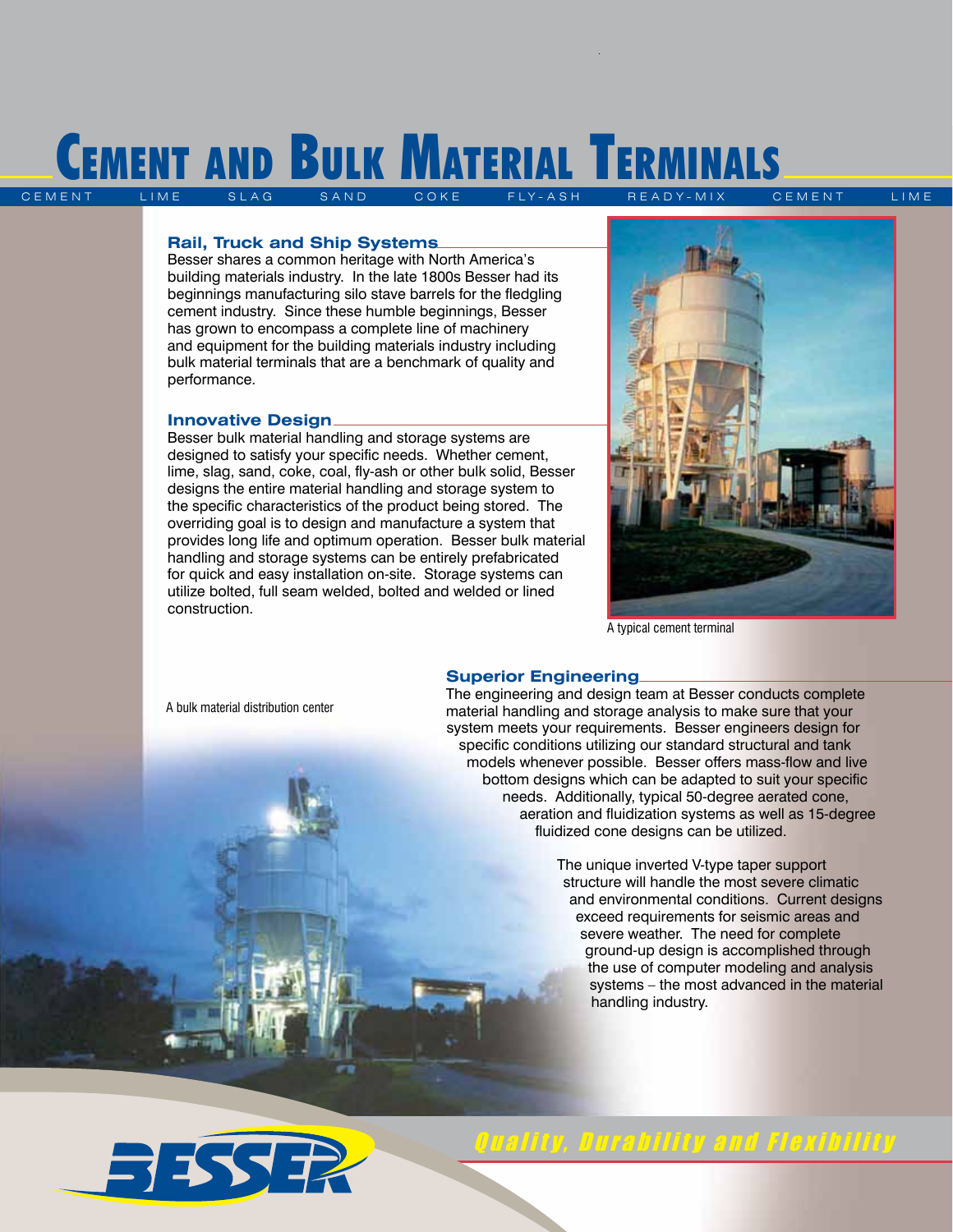## Cement and Bulk Material Terminals

#### EasyTanks

The name says it all – these tanks are made to set-up in a very short time frame, and can be filled either pneumatically or by an internal bucket elevator.

#### Multiple Applications

Besser EasyTanks combine to create a unique system used by cement, fly-ash, pigment, livestock feed marketers, oilfield service contractors, road builders and ready-mix producers.

Whether stone, powder, sand, mineral, wood or plastics Besser EasyTanks can handle the chore. The heavy-duty design of the EasyTanks provides reliable performance for ship unloading operations.





Easy tanks are easily moved from site to site by truck

Additionally, the Besser EasyTank system can load or off-load rail cars, tanker trucks or barges.

#### Configuration

Besser EasyTank terminals can be comprised of a single or multiple tanks. An internal bucket elevator, combined with a false bottom load-out arrangement, allows the EasyTank system to provide predetermined load-out capabilities. Truck loading 6000 - 8000 pounds per minute using a DCL loading spout with a 2x2 positioner.

#### Silo Design

Each standard EasyTank silo is 12'-9" in diameter and has up to 5350 cubic feet of storage capacity. Each tank is equipped with a support structure, base, roof mounted silo bin vents and a truck or rail loading spout with an in-line dust filter module. Besser provides full access ladders, crosswalks and handrails on all installations.

Easy tank cement load-out terminal



Besser has applied its expertise and resources to design material handling silos that set the industry standard for quality, durability and reliability. Highly skilled staff follow the stringent Besser Quality System during entire design, manufacture and assembly process.

Besser can design, manufacture and install any size storage system you require. Multiple compartments, blending systems, mixing systems, cooling, heating, re-screening and classifying systems are available. Fully automatic truck loading, volumetric filling, packaging, bagging and dust collection are also available.

Bulk material handling systems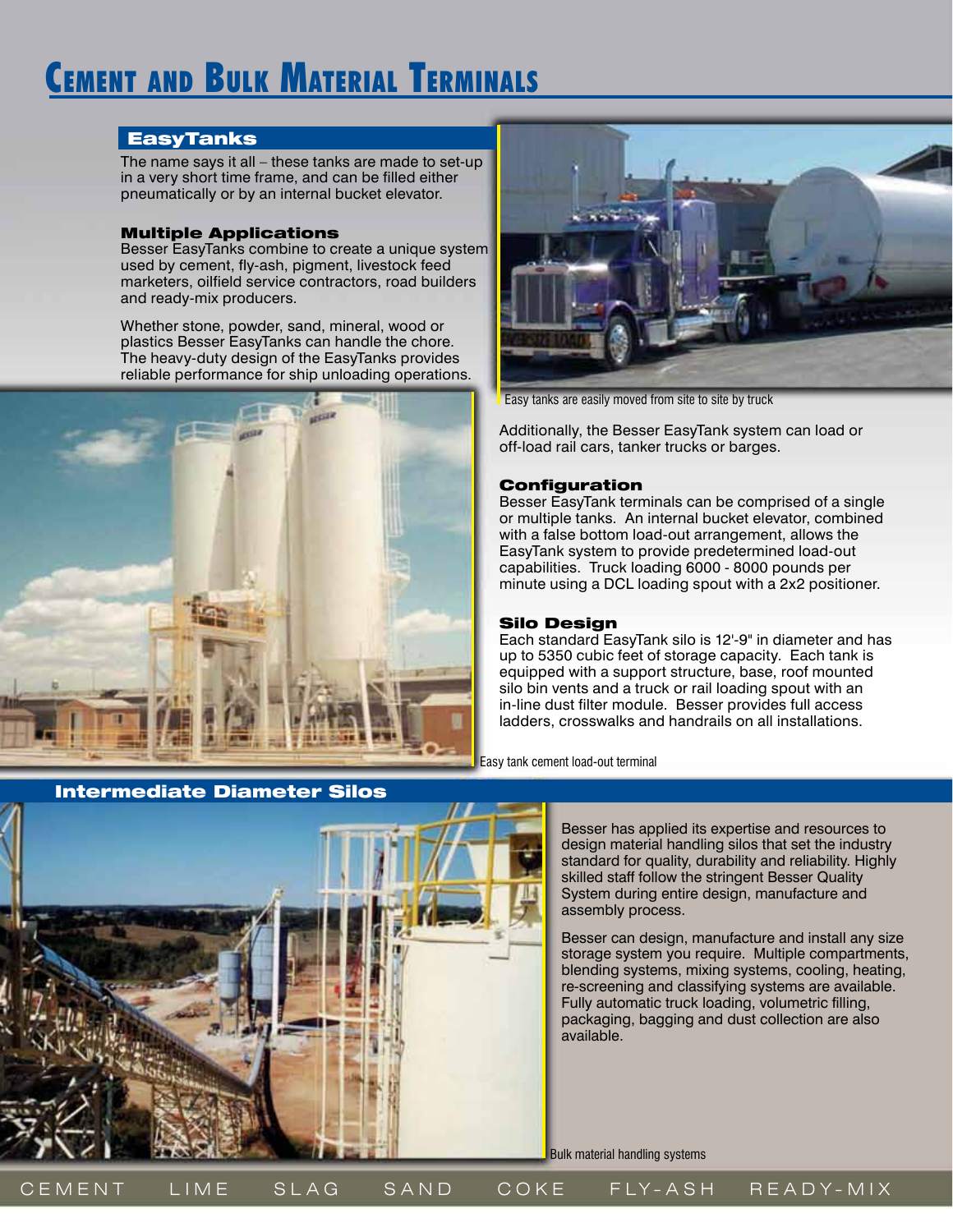## Cement and Bulk Material Terminals



Besser EasyTanks can utilize either a rugged skid mounted design, as shown on the drawing to the right, or a self enclosed fully skirted 15-degree fluidized cone design. The fully skirted option is a valuable feature in areas with severe weather conditions. The skirting around each tank's discharge bottom creates enclosed rooms with passageways connecting to all tanks.

Each silo is delivered to the jobsite assembled, ready to set into place and operate within a few days. Only the roof bin vents and the load-out assembly need to be field installed.

Whatever your specific requirements, custom design of one, two or three silos is a Besser specialty.

#### Portable or Stationary

EasyTanks are portable and can be used to follow projects or markets or installed permanently on-site. In many cases the design of the EasyTanks means that foundations are not needed.

#### Loading and Discharging

A bucket elevator is built into the center silo, with a capacity of 150 - 175 tons per hour, for loading from the outside storage silo by airslides. Silos can be loaded from rail cars using a pit with either a belt conveyor or a screw conveyor and from trucks by a pneumatic fill pipe into one or all three silos. Typical filling of the outside silos is accomplished through a connection overflow intervent chute.

A discharge chute from the center silo loading pocket has an in-line dust collector and a loading spout. The aeration



Side view of center EasyTank Three non-skirted EasyTanks with bucket elevator and truck load-out

airslides are piped at the factory and supplied with an aeration blower. Besser also offers a low profile truck scale.

The latest design uses a 15-degree fully aerated bottom to increase storage capacity and provide a mass-flow type of silo, versus the standard funnel flow type of silo. The mass-flow silo offers the ability to completely withdraw all the material from the silo, a significant advantage to operators.

- Standard silo diameters are 19'-3" and 25'-3"
- Individual silo capacity ranges from 200 – 800 tons
- Silo design incorporates one to four compartments for storage of multiple materials within a single structure
- $\blacksquare$  The structural design of the silo features a standard four-leg support with a compression ring, stiffeners and service platforms
- Silos are prefabricated and shop fitted for efficient bolt-together assembly in the field
- **Interior aeration troughs** within the cone are standard
- **Structure is designed for** seismic conditions as required
- **Optional enhancements:** Dust collection system and fully automated DCL truck loading with continuous driver access to loading facility, includes a DCL 2x2 positioner



Intermediate diameter silo